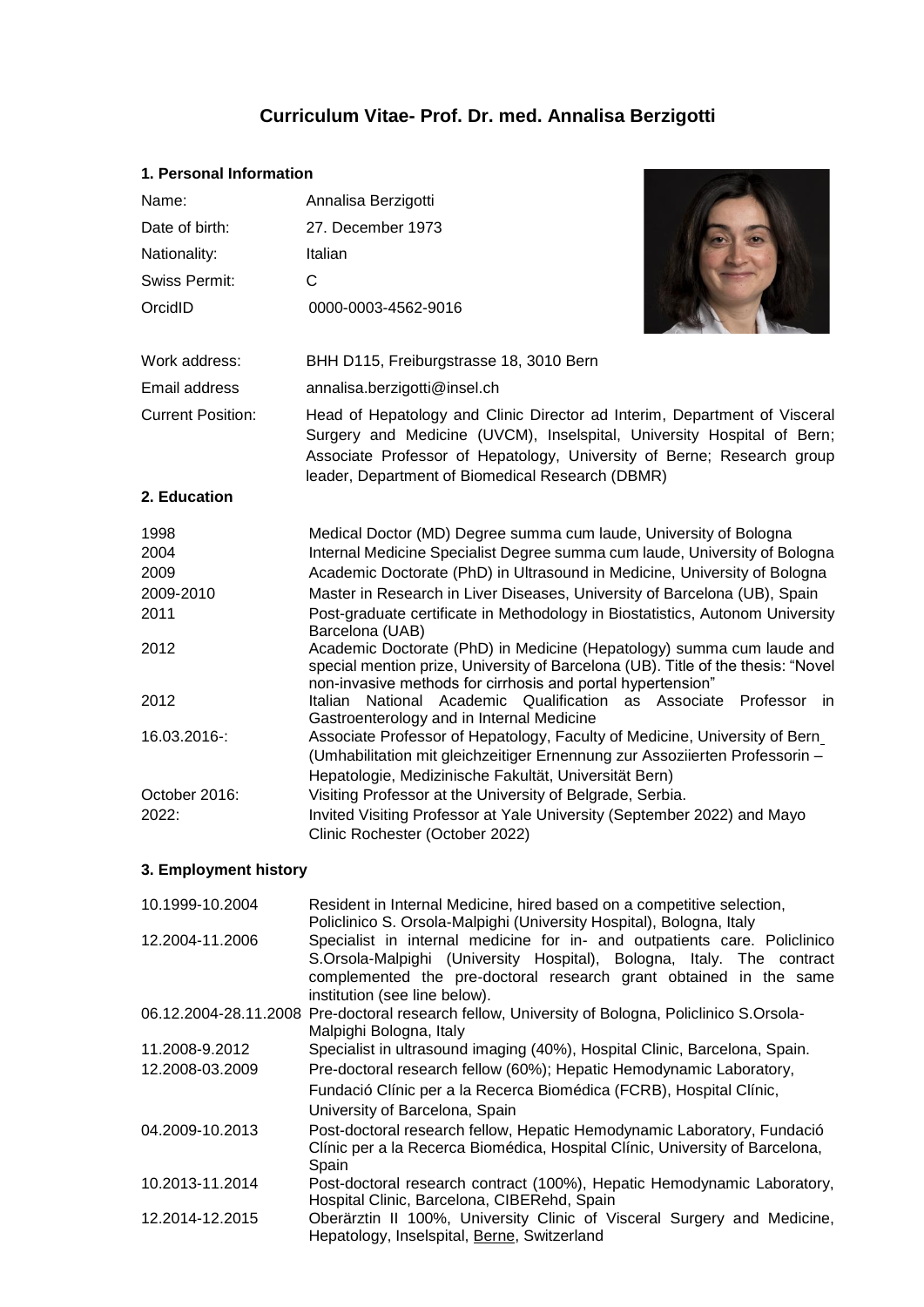| 01.2016-08.2016 | Oberärztin I 100%, University Clinic of Visceral Surgery and Medicine,          |
|-----------------|---------------------------------------------------------------------------------|
|                 | Hepatology, Inselspital, Berne, Switzerland                                     |
| 09/2016-01/2021 | Leitende Arztin 100%, University Clinic of Visceral Surgery and Medicine,       |
|                 | Hepatology, Inselspital, Berne, Switzerland.                                    |
| 02/2021-        | Chefärztin Hepatologie 100%, University Clinic of Visceral Surgery and          |
|                 | Medicine, Hepatology, Inselspital, Berne, Switzerland.                          |
| 03/2021-        | Clinic Director ad Interim, University Clinic of Visceral Surgery and Medicine, |
|                 | Hepatology, Inselspital, Berne, Switzerland.                                    |

## **4. Institutional responsibilities**

| 12/2014-    | Research group leader, DBMR                                                                                                                                                   |  |  |  |  |  |
|-------------|-------------------------------------------------------------------------------------------------------------------------------------------------------------------------------|--|--|--|--|--|
| 2016-2020   | Committee for management of inpatients (Geschäftsleitung stationäre<br>Bereich) at the University Clinic of Visceral Surgery and Medicine, Inselspital,<br>Berne, Switzerland |  |  |  |  |  |
| 2019-       | Member of the Interdisciplinary Board – Fontan patients- Inselspital (Leiter:<br>Prof. M. Schwerzmann, Kardiologie)                                                           |  |  |  |  |  |
| 06.2019-    | Steering Committee of the Interdisciplinary Center for Intervention (IZI),<br>Inselspital, Berne, Switzerland                                                                 |  |  |  |  |  |
| 2020-       | Committee for management of outpatients (Geschäftsleitung ambulante<br>Bereich), University Clinic of Visceral Surgery and Medicine, Inselspital,<br>Berne, Switzerland       |  |  |  |  |  |
| 2020-       | Member of the interdisciplinary Tumor Board for Myeloproliferative<br>Neoplasms- Inselspital                                                                                  |  |  |  |  |  |
| 03.2020-    | UVCM Covid-19 Task Force                                                                                                                                                      |  |  |  |  |  |
| 09.2020-    | Member of the Expert Committee Commission I - Graduate School for Health<br>Sciences (GHS), University of Bern                                                                |  |  |  |  |  |
| 03.2021-    | President, Stiftung für Leberkrankheiten, Bern                                                                                                                                |  |  |  |  |  |
| $03.2021 -$ | Clinic Director ad Interim, University Clinic of Visceral Surgery and Medicine,<br>Hepatology, Inselspital, Berne, Switzerland.                                               |  |  |  |  |  |

## **5. Ongoing competitive research projects**

- 1. Swiss National Science Foundation (SNSF) 320030 189252. Inhibition of the stiffness-derived molecular axis to improve liver cirrhosis and portal hypertension. Role: principal investigator (Co-PI: Jordi Gracia-Sancho) (November 2019-October 2022).
- 2. Bern Center for Precision Medicine (BCPM) Grant 2019 "Predictive factors of cirrhosis regression in patients with advanced chronic liver disease". Role: principal investigator.
- 3. National Institute of Health (US) NIH R01-CA215520-02. Contrast-Enhanced Ultrasound Evaluation of focal liver lesions in patients with cirrhosis or other risk factors for developing HCC. Role: Site main investigator. PI: A. Lyshchik (Jefferson University). (January 2019- August 2021).
- 4. Swiss Cancer Research KFS-4131-02-2017. Effect of direct acting antiviral drugs on the occurrence of intra- and extra-hepatic malignancies in patients with chronic hepatitis C. Role: principal investigator. (July 2017- December 2021).
- 5. Swiss Transplant Cohort Study. FUP 149. Characterization of the effects of statins in the setting of liver transplantation.
- 6. Italian Ministry of Health. Role of Nutritional intervention for the treatment of sarcopenia in cirrhotic patients with refractory ascites candidate to transjugular Intrahepatic Portosystemic Shunt placement and identification of prognostic factors related to clinical outcome. (April 2021- April 2024)
- 7. National Institute of Health (US) NIH 2R01DK098526-05A1. Noninvasive Subharmonic aided pressure estimation of portal hypertension. Role: Site main investigator. PI: F. Forsberg (Jefferson University). (August 2021- April 2026).

Project Partner in the following Swiss National Science Foundation (SNSF) ongoing projects:

- SNF 179038. Quantitative multimodal spectral optoacoustic and speed-of-sound imaging for multimodal handheld diagnostic ultrasound. PI Dr. Martin Frenz- Applied Physics Dept., UniBe (July 2018 – June 2022)
- SNF 188591. MAPIT MAgnetic resonance (MR) relaxometry for extracellular volume (ECV) mapPIng combined with elasTography for noninvasive characterization of diffuse liver disease. PI Prof. Adrian T. Huber- Radiology Dept., Inselspital (July 2020 – June 2024)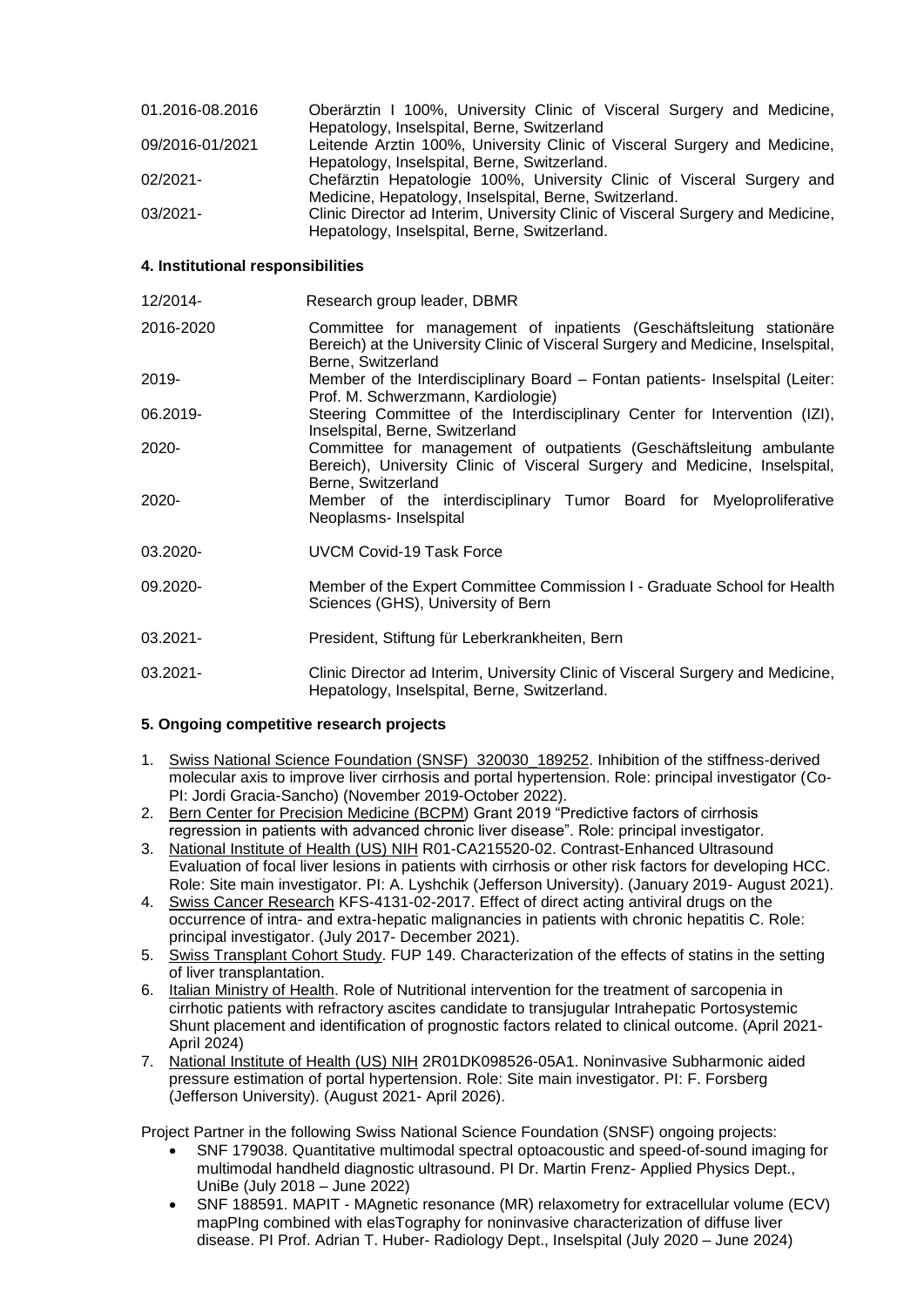# **6. Research training**

**2010**: Master in Research in Liver Diseases, University of Barcelona (UB), Spain

**2011**: Post-graduate certificate in Methodology in Biostatistics, Autonom University Barcelona (UAB), **Spain** 

**Since 2012**: Good Clinical Practice (GCP) certificates in Spain and Switzerland, regularly renewed. **2021:** renewal of Good Clinical Practice (GCP) Certificate, University of Neuchatel, Switzerland.

## **7. Teaching activities in Bern**

| 2015-:     | Faculty member, liver module, Master in Biomedicine, University of Bern                                                                                 |
|------------|---------------------------------------------------------------------------------------------------------------------------------------------------------|
| 2018-:     | Coordinator of the Liver Module of the Master in Biomedicine, University of Bern                                                                        |
| 2019-:     | Coordinator of the thematic block "diseases of the gastrointestinal system, liver and<br>metabolism", third year of medical studies, University of Bern |
| 2016-2019: | Tutor, Problem Based Learning, Themenblock 5, 6 und 7 (2016); Tutorenblock 5<br>$(2017-19)$                                                             |
| 2018-2022: | Vertiefungsseminar Hepatologie                                                                                                                          |
| 2020-:     | frontal lectures and Themenblock summary, third year of medical studies.                                                                                |
| 2020-:     | Member of the Expert Committee Commission I - Graduate School for Health<br>Sciences (GHS), University of Bern                                          |
| $2021 -$   | frontal lectures, fourth year of medical studies.                                                                                                       |

Supervisor of MD Dissertations: Jacqueline De Gottardi (2019); Cristina Margini (2020); Valerie Will (2020); Helene Mayer (2021).

Masterarbeit: Anne-Sophie Blunier (2021); Wiebke Van Beurden (2022); Christian Ruch; Inge Nobbenhuis.

Academic Supervisor of Excellence Government Scholarship: Yuly Mendoza (Colombia); Sonia Salicean (Romania); Ahmed Elmahdi (Egypt).

Academic Supervisor of the Chinese Government Scholarships Students: Tao Wan (2018-2020); Cong Wang (2018-2022; GCB PhD Student); Yelidousi Nulan (2021-2023; GCB PhD Student);

Academic Supervisor of Élise Vuille-Lessard - Canadian Association for the Study of the Liver CASL-CLF Clinical Hepatology Fellowship (2020-2021).

Supervision of PhD Students at UniBern: Yuly Mendoza (Colombia; GHS PhD Student 2019-2022); Sonia Salicean (Romania; GCB PhD Student; 2019-2022); Carlotta Riebensahm (Switzerland; GHS MD PhD Student, co-supervised with Prof. Gilles Wandeler); Naomi Lange (Switzerland; GHS PhD Student; recipient of a Nachwuchsförderungs-Grant für patientenorientierte Forschung der Insel Gruppe and of a SAMW and Bangerter-Rhyner Foundation: Young Talent in Clinical Research Beginner Grant)

# **8. Memberships in panels, boards, and individual scientific reviewing activities**

| 2010-present: | Reviewer for: New England Journal of Medicine, Lancet, Lancet Gastroenterology<br>and Hepatology, Gastroenterology, Hepatology, Journal of Hepatology, American<br>Journal of Gastroenterology, Clinical Gastroenterology and Hepatology, Alimentary<br>Pharmacology and Therapeutics, Liver International, JCU, EJU, JUM. |
|---------------|----------------------------------------------------------------------------------------------------------------------------------------------------------------------------------------------------------------------------------------------------------------------------------------------------------------------------|
| 2013-2015:    | Member of the Annual Meeting Education Committee of the American Association<br>for the Study of the Liver (AASLD).                                                                                                                                                                                                        |
| 2015:         | Member of the Scientific Committee of the Baveno VI consensus conference                                                                                                                                                                                                                                                   |
| 2014-2016:    | Expert Reviewer for the International Liver Congress™ of the European Association<br>for the Study of the Liver (EASL).                                                                                                                                                                                                    |
| 2014-2015:    | Expert reviewer for Horizon 2020 projects of the European Commission                                                                                                                                                                                                                                                       |
| 2016:         | Member of the writing group of the American Association for the Study of Liver                                                                                                                                                                                                                                             |
|               | Disease (AASLD) Guidance on Variceal Bleeding in Cirrhosis.                                                                                                                                                                                                                                                                |
| 2016-2019:    | Member of the Scientific Committee, Governing Board of European association for<br>the study of the liver (EASL)                                                                                                                                                                                                           |
| $2018 -$      | Member of the Steering Committee of the Baveno Cooperation                                                                                                                                                                                                                                                                 |
| 2017-2018:    | Editorial Board - Hepatology; 2020-: Editorial Board - Liver International                                                                                                                                                                                                                                                 |